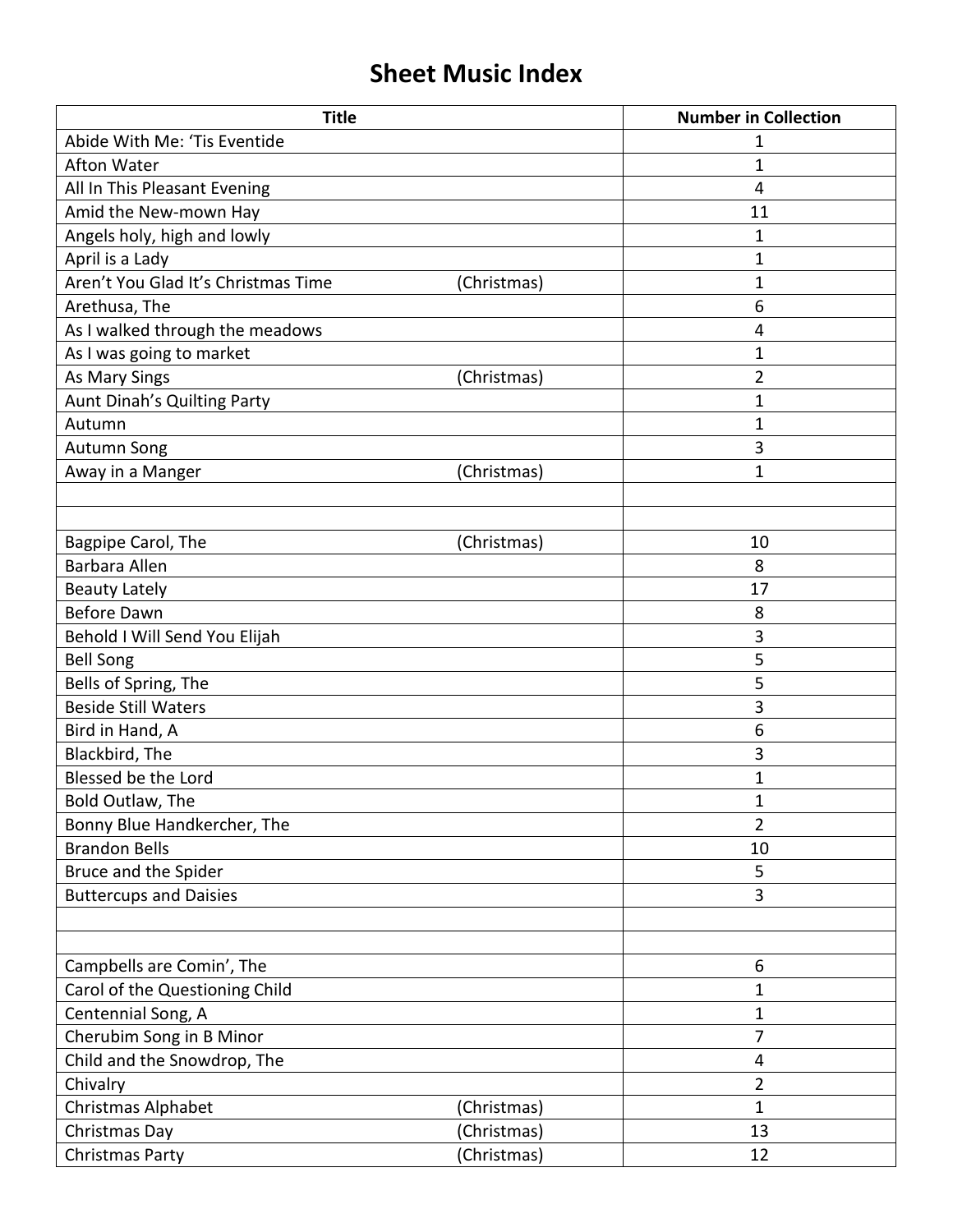| <b>Title</b>                    | <b>Number in Collection</b> |
|---------------------------------|-----------------------------|
| Ciribiribin                     | 11                          |
| Come Follow Me                  | 15                          |
| Come, Let Us Sing to the Lord   | $\mathbf{1}$                |
| Come, Loyal Hearts              | $\overline{2}$              |
| Come, my Way, my Truth, my Life | $6\phantom{1}6$             |
| Come Spring!                    | $\mathbf{1}$                |
| Come, Sweet Delight             | 9                           |
| Come to the Fair                | 14                          |
| Come to the stable with Jesus   | $\mathbf{1}$                |
| Come Unto Me                    | $\mathbf{1}$                |
| Comin' Thro' the Rye            | 10                          |
| Come where the Lilies Bloom     | $\overline{2}$              |
| Coming of Spring, The           | $\overline{\mathbf{4}}$     |
| Comrades in Arms                | $\mathbf{1}$                |
| <b>Country Gardens</b>          | 3                           |
| Cradles, The                    | $\overline{4}$              |
|                                 |                             |
|                                 |                             |
| Dayspring of Eternity           | 1                           |
| Dorset Pedlar, The              | $\mathbf{1}$                |
| Down to the Sea                 | $\overline{2}$              |
| Dream Pedlar                    | $\overline{4}$              |
| <b>Dreams</b>                   | $\overline{2}$              |
|                                 |                             |
|                                 |                             |
| Edelweiss                       | $\mathbf{1}$                |
| Eloquence                       | 17                          |
| <b>Evening Prayer</b>           | 3                           |
| Evening Song                    | 1                           |
|                                 |                             |
|                                 |                             |
| Fairest Isle                    | 4                           |
| Fairy Folk, The                 | $\overline{2}$              |
| <b>Fairy News</b>               | $\boldsymbol{9}$            |
| Fairy Pedlar, The               | 3                           |
| Fairy Ring, The                 | 4                           |
| Fairyland                       | $\overline{2}$              |
| Fancies                         | 3                           |
| Farmer's Daughters, The         | 10                          |
| <b>Five Eyes</b>                | 11                          |
| Flowers of the Forest, The      | $\overline{\mathbf{4}}$     |
| For Such a Time as This         | 3                           |
| Frog, The                       | $\overline{2}$              |
| Frosty Morning, A               | $\overline{2}$              |
| <b>Full Fathom Five</b>         | $\overline{7}$              |
| Funny Old Couple, A             | $\mathbf{1}$                |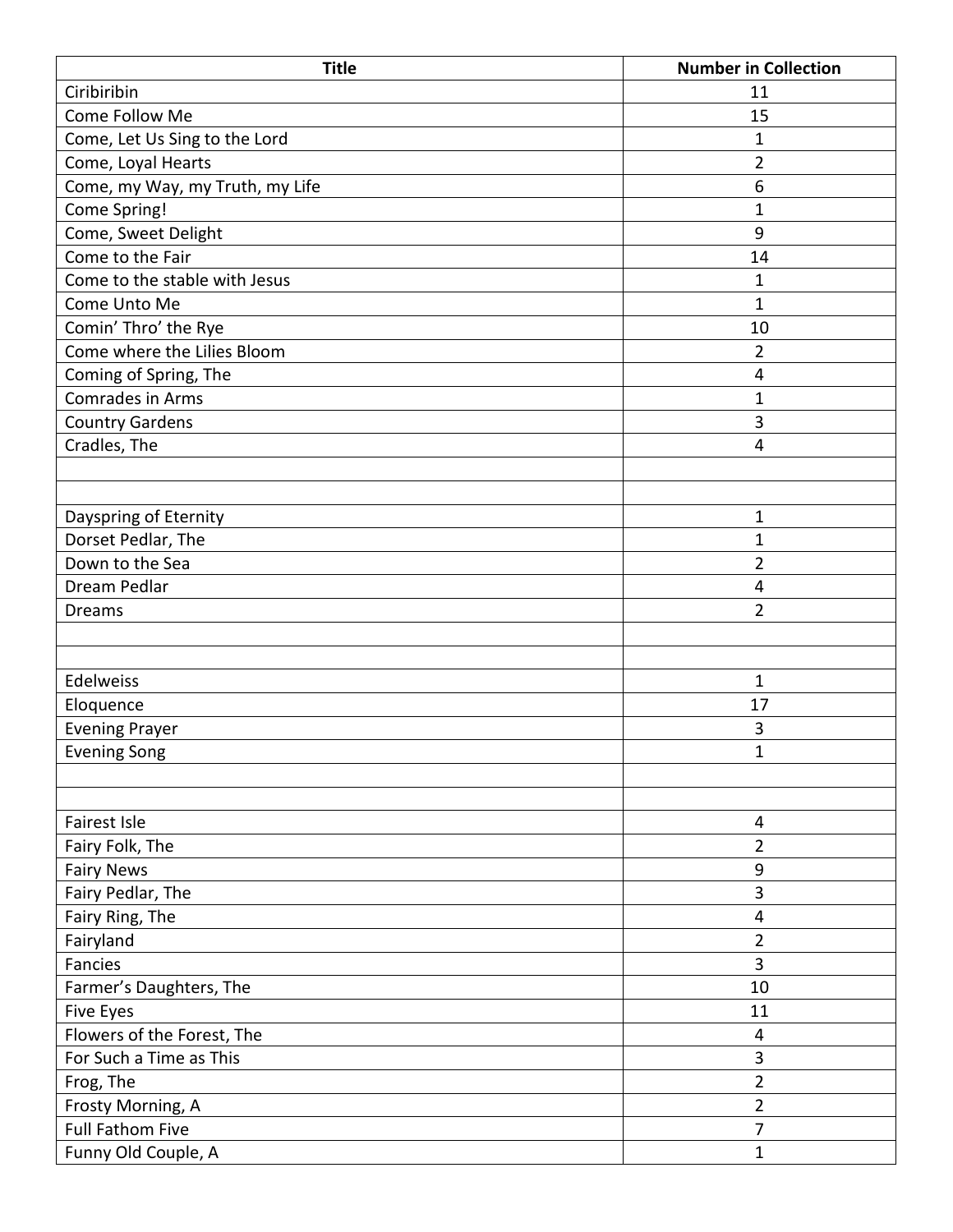| <b>Title</b>                            |             | <b>Number in Collection</b> |
|-----------------------------------------|-------------|-----------------------------|
| Gift of Love, The                       |             | 1                           |
| Gipsy, The                              |             | 6                           |
| Girl with the buckles on her shoes, The |             | $\mathbf{1}$                |
| God of All Nature                       |             | $\mathbf 1$                 |
| <b>Golden Slumbers</b>                  |             | $\overline{2}$              |
| <b>Gum-Tree Canoe</b>                   |             | $\mathbf{1}$                |
|                                         |             |                             |
|                                         |             |                             |
| Hand of Spring                          |             | $\mathbf 1$                 |
| Hear Me Lord                            |             | $\mathbf{1}$                |
| Here We Come A-Whistling                |             | $\mathbf{1}$                |
| Hermit, The                             |             | 1                           |
| Hey Derry, Down Derry                   |             | 7                           |
| Hey, Hey, Ho                            | (Christmas) | $\mathbf{1}$                |
| Hills of My Country                     |             | $\overline{2}$              |
| Holiday Polka, The                      | (Christmas) | 10                          |
| Home for the Holidays                   | (Christmas) | $\mathbf{1}$                |
| Hunt is Up, The                         |             | 3                           |
| <b>Hunting Song</b>                     |             | 10                          |
| Hush Song                               |             | $\mathbf{1}$                |
| Hush Song, A                            |             | $\mathbf{1}$                |
|                                         |             |                             |
|                                         |             |                             |
| I am a Brisk and Sprightly Lad          |             | $\overline{7}$              |
| I have a Bonnet Trimmed with Blue       |             | 14                          |
| I hear Spring Calling                   |             | 3                           |
| I know a young maiden wondrous fair     |             | 9                           |
| I love my love                          |             | 17                          |
| I wonder as I wander                    |             | 8                           |
| If                                      |             | 10                          |
| If with all your Hearts                 |             | 9                           |
| In Praise of May                        |             | 9                           |
| In the Barnyard's Southerly Corner      |             | 3                           |
| In the Fall of the Year                 |             | 11                          |
| It's A Grand Night For Singing          |             | $\overline{2}$              |
|                                         |             |                             |
|                                         |             |                             |
| Jack of the Ink Pot                     |             | 1                           |
| Japanese Lullaby, A                     |             | 3                           |
| Jingle Bells                            | (Christmas) | 1                           |
| Jolly Miller, The                       |             | 4                           |
| Jovial Beggar, The                      |             | 3                           |
| Joyous Carol, A                         | (Christmas) | $\mathbf{1}$                |
|                                         |             |                             |
|                                         |             |                             |
|                                         |             |                             |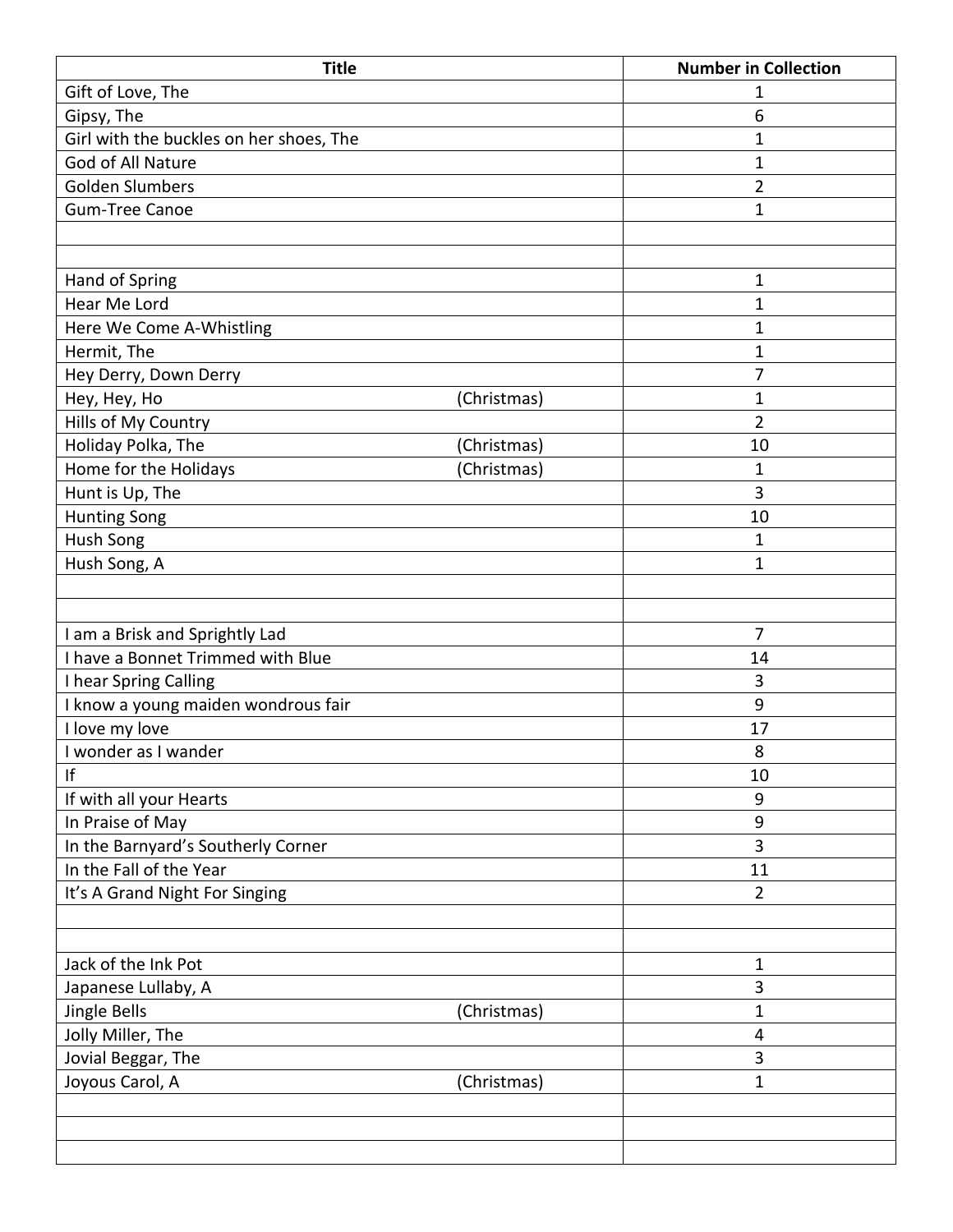| <b>Title</b>                    |             | <b>Number in Collection</b> |
|---------------------------------|-------------|-----------------------------|
| Katerina                        |             | 3                           |
| Keep On Hopin'                  |             | $\mathbf 1$                 |
| Kerry Roads                     |             | $\overline{2}$              |
| Knick Knack Paddy Whack         |             | $\overline{2}$              |
|                                 |             |                             |
|                                 |             |                             |
| Lady April                      |             | $\overline{2}$              |
| Land of Hope and Glory          |             | $\mathbf{1}$                |
| Lass with the Delicate Air, The |             | 5                           |
| Laugh a bit                     |             | 6                           |
| Laughing Song                   |             | 6                           |
| Lead Me Gently Home             |             | $\mathbf{1}$                |
| Let Us Break Bread Together     |             | $\mathbf{1}$                |
| Like barley Bending             |             | 5                           |
| Little road to Bethlehem, The   | (Christmas) | 12                          |
| Linden Lea                      |             | 13                          |
| Little Prince, The              |             | 4                           |
| London Birds                    |             | 1                           |
| Look For The Silver Lining      |             | 1                           |
| Lovely Lady                     |             | $\overline{2}$              |
| Lullaby                         |             | $\mathbf{1}$                |
| Lullaby on Christmas Eve        | (Christmas) | $\mathbf{1}$                |
|                                 |             |                             |
|                                 |             |                             |
| Maple Leaf Forever, The         |             | $\mathbf{1}$                |
| <b>Marching Song</b>            |             | 6                           |
| Market Place, The               |             | 7                           |
| Mary's Song at the Manger       | (Christmas) | $\overline{2}$              |
| Merry are the Bells             | (Christmas) | 9                           |
| Milkmaid, The                   |             | $\mathbf{1}$                |
| Moon, The                       |             | $\overline{2}$              |
| Morris Dance, The               |             | 1                           |
| Music, When Soft Voices Die     |             | 5                           |
| My Jonny was a Shoemaker        |             | $\mathbf{1}$                |
| My Love is Fair                 |             | $\mathbf{1}$                |
|                                 |             |                             |
|                                 |             |                             |
| O Happy Fair                    |             | $\mathbf 1$                 |
| O Lovely Night                  |             | $\mathbf{1}$                |
| Oh, Peddler, Tell Me            |             | $\overline{2}$              |
| Oh, the Summer                  |             | 5                           |
| On Wings of Song                |             | $\mathbf{1}$                |
| Other Night, The                |             | $\mathbf 1$                 |
| Owl, The                        |             | 3                           |
|                                 |             |                             |
|                                 |             |                             |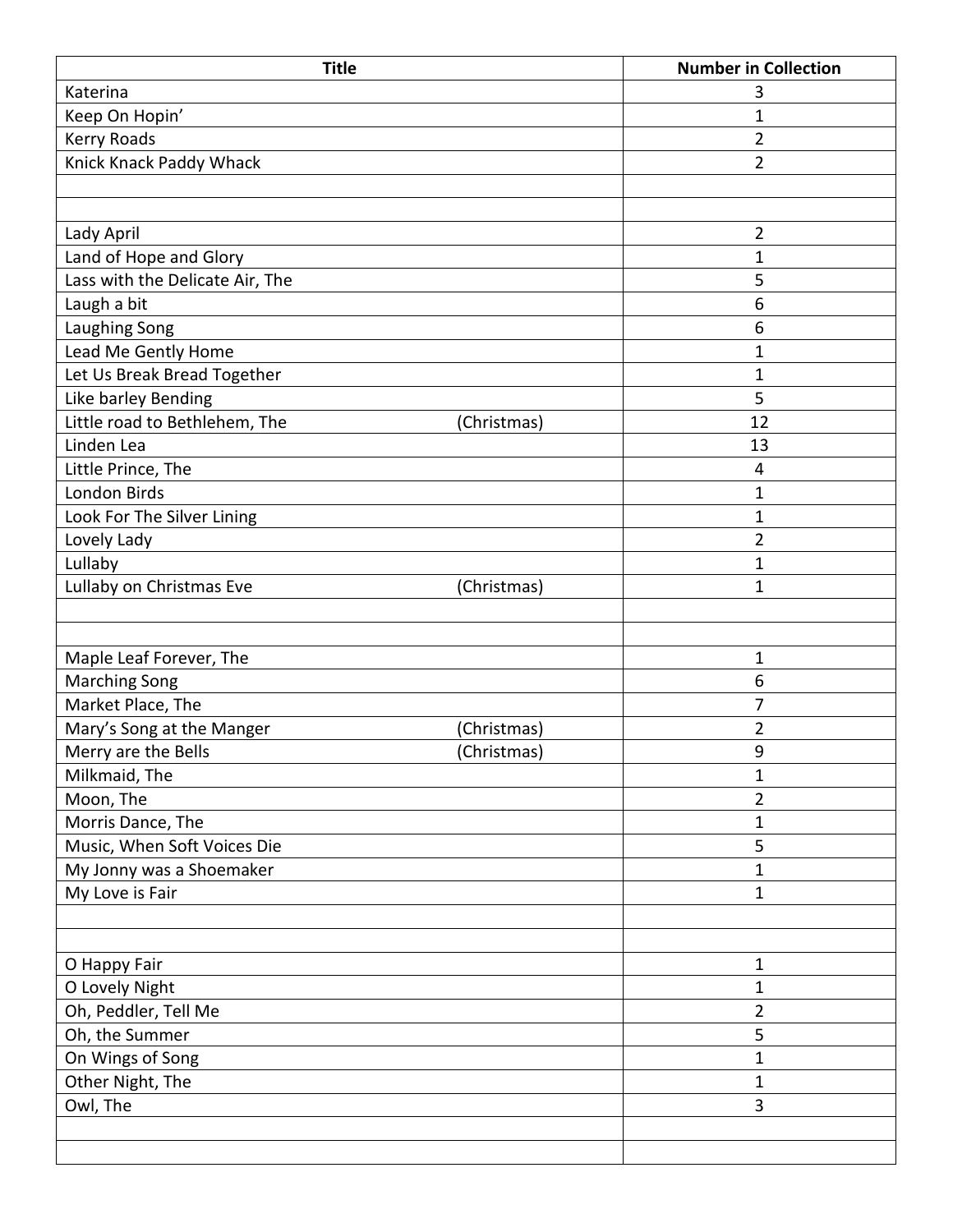| <b>Title</b>                      |             | <b>Number in Collection</b> |
|-----------------------------------|-------------|-----------------------------|
| Packman's Song, The               |             | 11                          |
| Paul on the Hill                  |             | $\mathbf 1$                 |
| Peaceful Western Wind, The        |             | 3                           |
| Pedlar of Dreams, The             |             | 16                          |
| Pedlar's Caravan                  |             | 3                           |
| Pilgrim Song                      |             | $\overline{2}$              |
| Piper, The                        |             | $\overline{2}$              |
| Plaint of the Camel, The          |             | $\overline{4}$              |
| Polly Oliver                      |             | 10                          |
| Praise Ye the Lord                |             | 5                           |
| Prayer of the Prophet             |             | 2                           |
| Pretty Brown Girl, The            |             | 1                           |
|                                   |             |                             |
|                                   |             |                             |
| Queen Summer                      |             | 11                          |
|                                   |             |                             |
|                                   |             |                             |
| Rain and the River                |             | $\mathbf{1}$                |
| <b>Rainy Nights</b>               |             | $\overline{2}$              |
| Rest Thee, my Little One          |             | 3                           |
| <b>Returning Spring</b>           |             | 4                           |
| Robin on the Apple Tree           |             | $\mathbf 1$                 |
| Rock-a ma Soul                    |             | 1                           |
| Rolling down to Rio               |             | $\overline{7}$              |
| Roofs                             |             | 1                           |
|                                   |             |                             |
|                                   |             |                             |
| Sailor's Ditty, A                 |             | 3                           |
| Scarecrow, The                    |             | $\overline{7}$              |
| Shepherd and the Skylark, The     |             | 3                           |
| Shepherd, shepherd leave decoying |             | 10                          |
| Ships of Arcady, The              |             | 8                           |
| Shopping                          |             | 4                           |
| Sing, Sing A Song For Me          |             | 8                           |
| Sing, Joyous Bird                 |             | 1                           |
| Skip to my Lou                    |             | 7                           |
| Sleep Little Jesus                | (Christmas) | $\mathbf{3}$                |
| Small Golden Bird, A              |             | 6                           |
| Snowflakes                        |             | 3                           |
| Some Folks                        |             | 1                           |
| Song of the Poplars, A            |             | $\overline{2}$              |
| Song of the Western Men, The      |             | 6                           |
| Sound of Music, The               |             | 1                           |
| Spindrift                         |             | 1                           |
| Spring goes walking               |             | 3                           |
| <b>Spring Lullaby</b>             |             | 1                           |